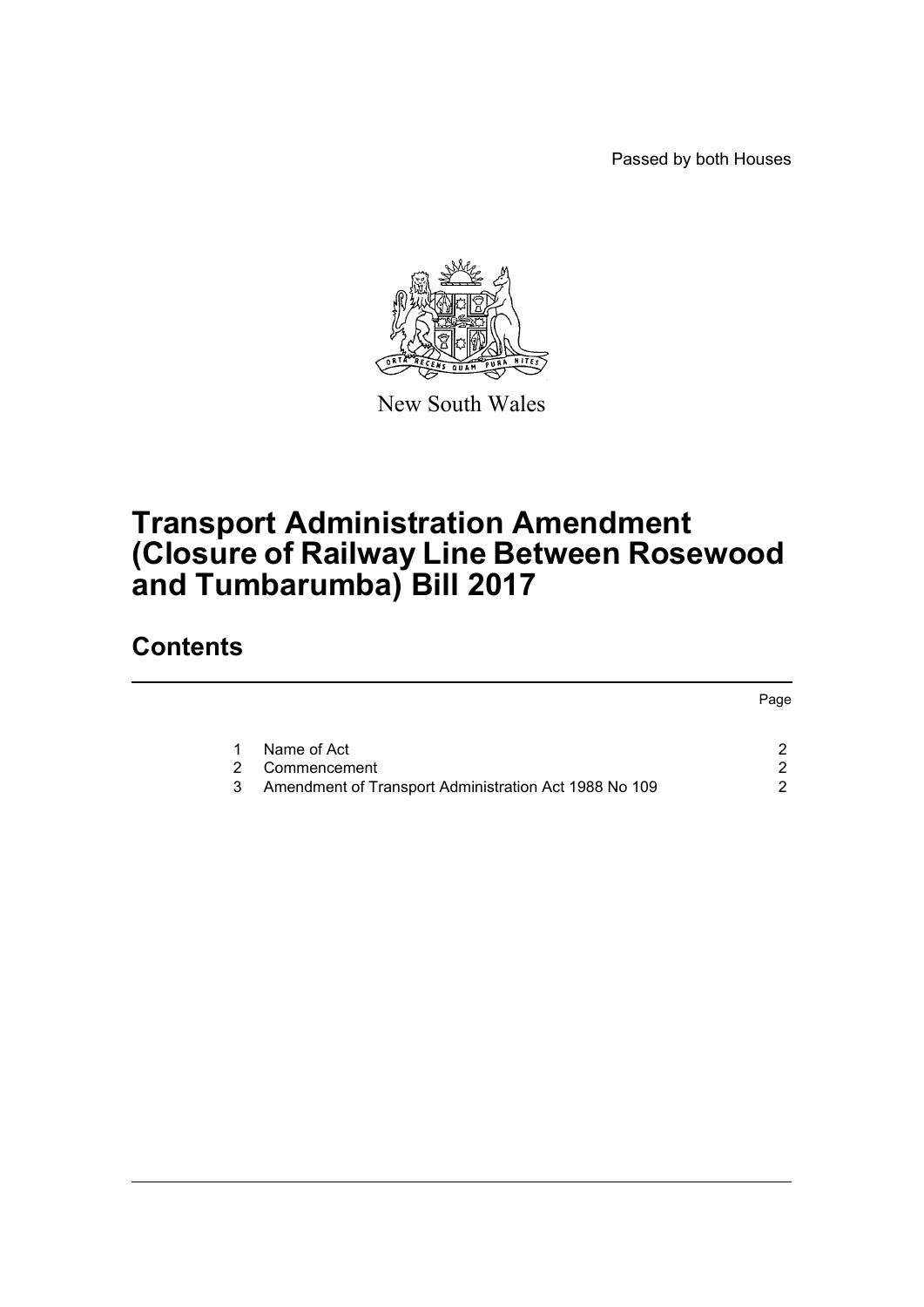*I certify that this public bill, which originated in the Legislative Assembly, has finally passed the Legislative Council and the Legislative Assembly of New South Wales.*

> *Clerk of the Legislative Assembly. Legislative Assembly, Sydney,* , 2017



New South Wales

# **Transport Administration Amendment (Closure of Railway Line Between Rosewood and Tumbarumba) Bill 2017**

Act No , 2017

An Act to amend the *Transport Administration Act 1988* to authorise the closure of a railway line between Rosewood and Tumbarumba for certain purposes.

*I have examined this bill and find it to correspond in all respects with the bill as finally passed by both Houses.*

*Assistant Speaker of the Legislative Assembly.*